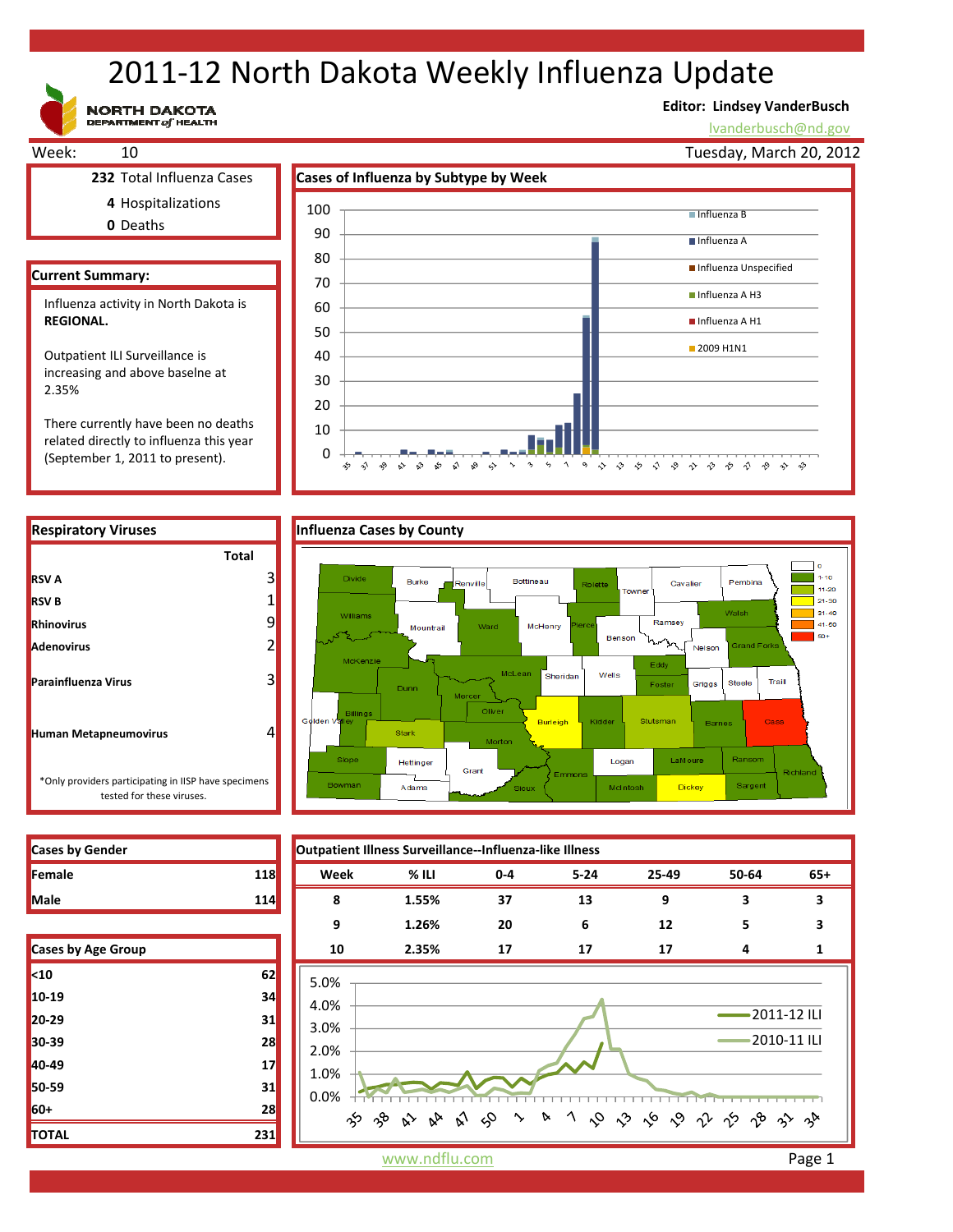# 2011‐12 North Dakota Weekly Influenza Update

NORTH DAKOTA





\*These data do not represent all laboratory results for influenza.



Tuesday, March 20, 2012

### **North Dakota School Surveillance:**

**‐‐ 5 Schools Reporting**

**‐‐ Percent Absent due to illness for this week is well below what would be considered significant absenteeism.**

**‐‐ If your school would be willing to particiapte in our surveillance, please contact Lindsey VanderBusch, lvanderbusch@nd.gov.**

### **Sentinel Laboratory Surveillance**

**‐‐ 15 North Dakota Laboratories Reporting**

**‐‐ The number of percent positive on influenza tests is on the increase.**

**‐‐RSV continues to rise and should remain a possiblity for ILI diagnosis.**